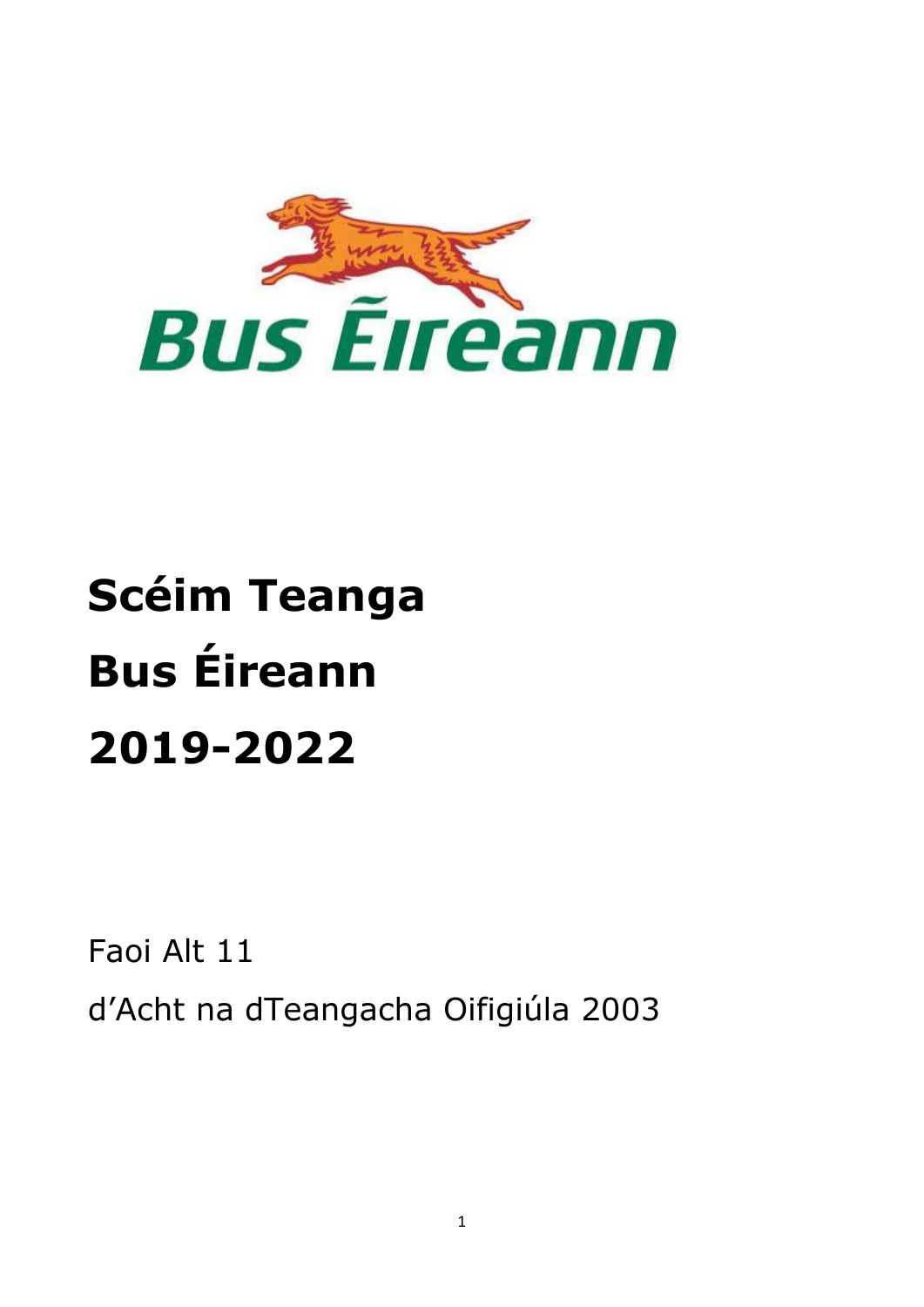## **Clár Ábhar**

| 1. | Réamhrá                                                          | 3              |
|----|------------------------------------------------------------------|----------------|
| 2. | Ullmhúchán don Scéim Teanga                                      | 3              |
| 3. | Ábhar na Scéime Teanga                                           | 3              |
| 4. | Dáta tosach feidhme na Scéime Teanga                             | 3              |
| 5. | Forbhreathnú ar Bhus Éireann                                     | $\overline{4}$ |
| 6. | Tiomantas do sheirbhísí a sholáthar i nGaeilge                   | $\overline{4}$ |
|    | Príomh-mhodhanna cumarsáide leis an bpobal                       | 5              |
|    | Seirbhísí a sholáthraíonn Bus Éireann trí Ghaeilge faoi láthair  | 5              |
|    | Seirbhísí atá ar fáil trí Ghaeilge agus trí Bhéarla faoi láthair | 5              |
|    | Seirbhísí atá ar fáil trí Bhéarla amháin faoi láthair            | 6              |
| 7. | Feabhas ar na seirbhísí a sholáthrófar go dátheangach            | 6              |
|    | Fógraí uathoibrithe                                              | 6              |
|    | Seirbhísí Teileafóin                                             | 6              |
|    | Comhfhreagras                                                    | 6              |
|    | Oiliúint agus Forbairt Foirne                                    | 6              |
|    | Foilseacháin                                                     | $\overline{7}$ |
|    | Preaseisiúintí                                                   | 7              |
|    | Cumarsáid                                                        | $\overline{7}$ |
| 8. | Faireachán agus athbhreithniú ar an Scéim                        | $\overline{7}$ |
| 9. | Foilsiú na scéime comhaontaithe                                  | 7              |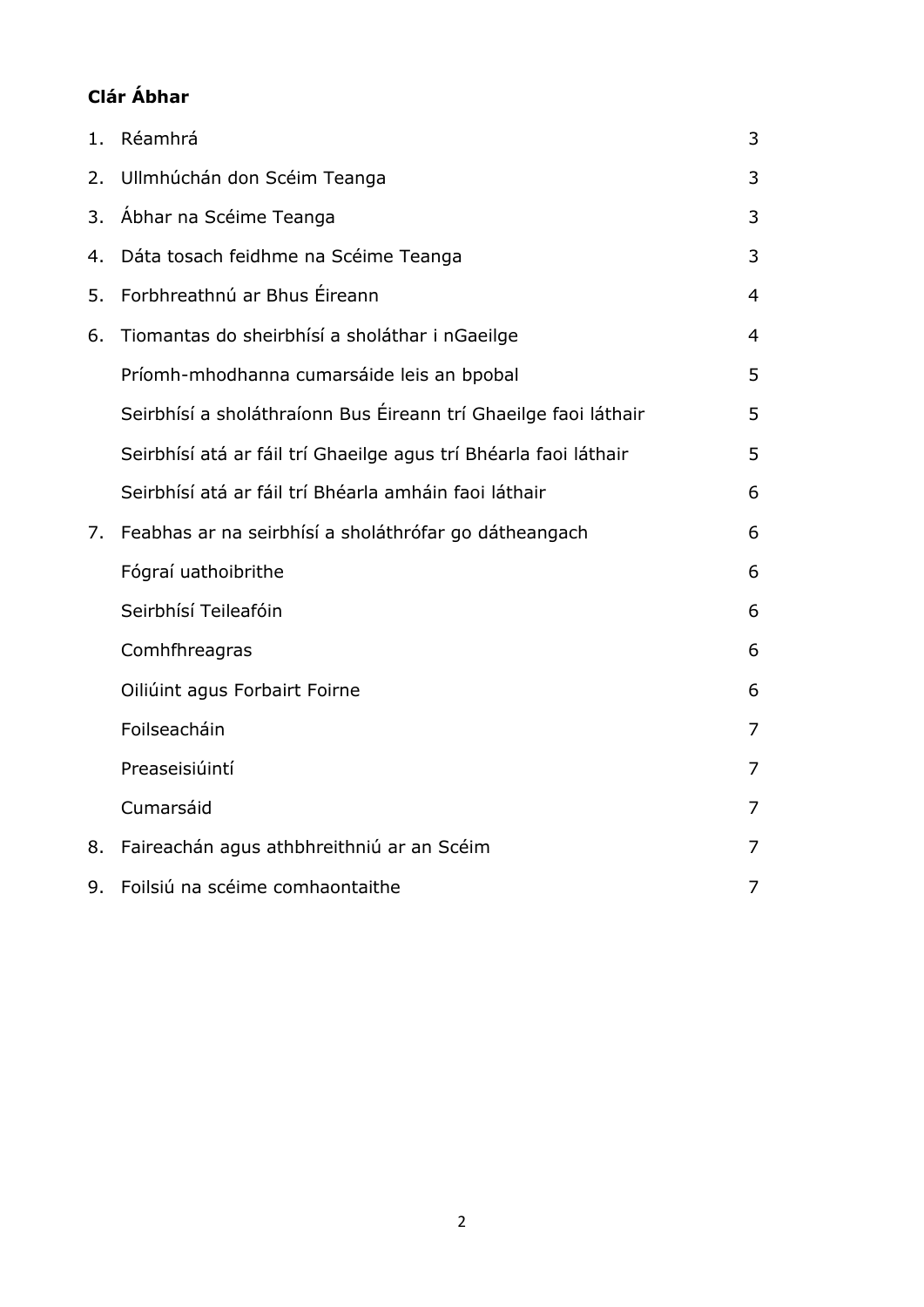## <span id="page-2-0"></span>**1. RÉAMHRÁ**

Is í seo an chéad Scéim Teanga a d'ullmhaigh Bus Éireann faoi alt 11 d'Acht na dTeangacha Oifigiúla 2003 ("an tAcht"), mar chuid de mhór-Scéim Ghrúpa CIÉ.

Foráiltear le halt 11 den Acht go n-ullmhóidh comhlachtaí poiblí scéim reachtúil ina sonrófar na seirbhísí a sholáthróidh siad

- Trí mheán na Gaeilge;
- Trí mheán an Bhéarla; agus
- Trí mheán na Gaeilge agus an Bhéarla

Agus na bearta a ghlacfar chun a chinntiú go ndéanfar seirbhísí áirithe nach soláthraíonn Bus Éireann trí mheán na Gaeilge a sholáthar amhlaidh laistigh de thréimhse chomhaontaithe ama.

## <span id="page-2-1"></span>**2. Ullmhúchán don Scéim Teanga**

Ullmhaíodh an scéim seo ar iarraidh ón Aire Cultúir, Oidhreachta agus Gaeltachta faoi alt 11 den Acht agus de réir na dTreoirlínte faoi alt 12 den Acht.

Mar ullmhúchán don scéim seo, bunaíodh Coiste Gaeilge inmheánach ar fud Ghrúpa CIÉ chun aghaidh a thabhairt ar na réimsí éagsúla den scéim, agus aird á tabhairt ar an méid is féidir a bhaint amach sna blianta atá romhainn.

Foilsíodh fógra poiblí faoi alt 13 den Acht, á rá go raibh sé ar intinn againn dréachtscéim a ullmhú faoi Acht na dTeangacha Oifigiúla 2003. Fuarthas cúig aighneacht déag ina leith sin. Scrúdaíodh na haighneachtaí sin agus cuireadh san áireamh iad nuair a bhí an scéim á hullmhú.

## <span id="page-2-2"></span>**3. Ábhar na Scéime Teanga**

Is é an aidhm atá leis an Scéim an tseirbhís atá ar fáil i nGaeilge ó Bhus Éireann a fheabhsú agus a bhreisiú. Tugtar breac-chuntas inti ar na seirbhísí atá ar fáil i nGaeilge faoi láthair agus ar na pleananna atá ar bun chun an soláthar seirbhísí a fheabhsú thar shaolré na scéime trí bliana seo.

## **4. Dáta Tosach Feidhme na Scéime**

Tá an Scéim daingnithe ag an Aire Cultúir, Oidhreachta agus Gaeltachta. Tiocfaidh an Scéim i bhfeidhm an 11 Márta 2019 agus beidh sí i bhfeidhm ar feadh tréimhse trí bliana ón dáta sin nó go dtí go mbeidh Scéim nua daingnithe ag an Aire de bhun alt 15 den Acht, cibé acu is déanaí.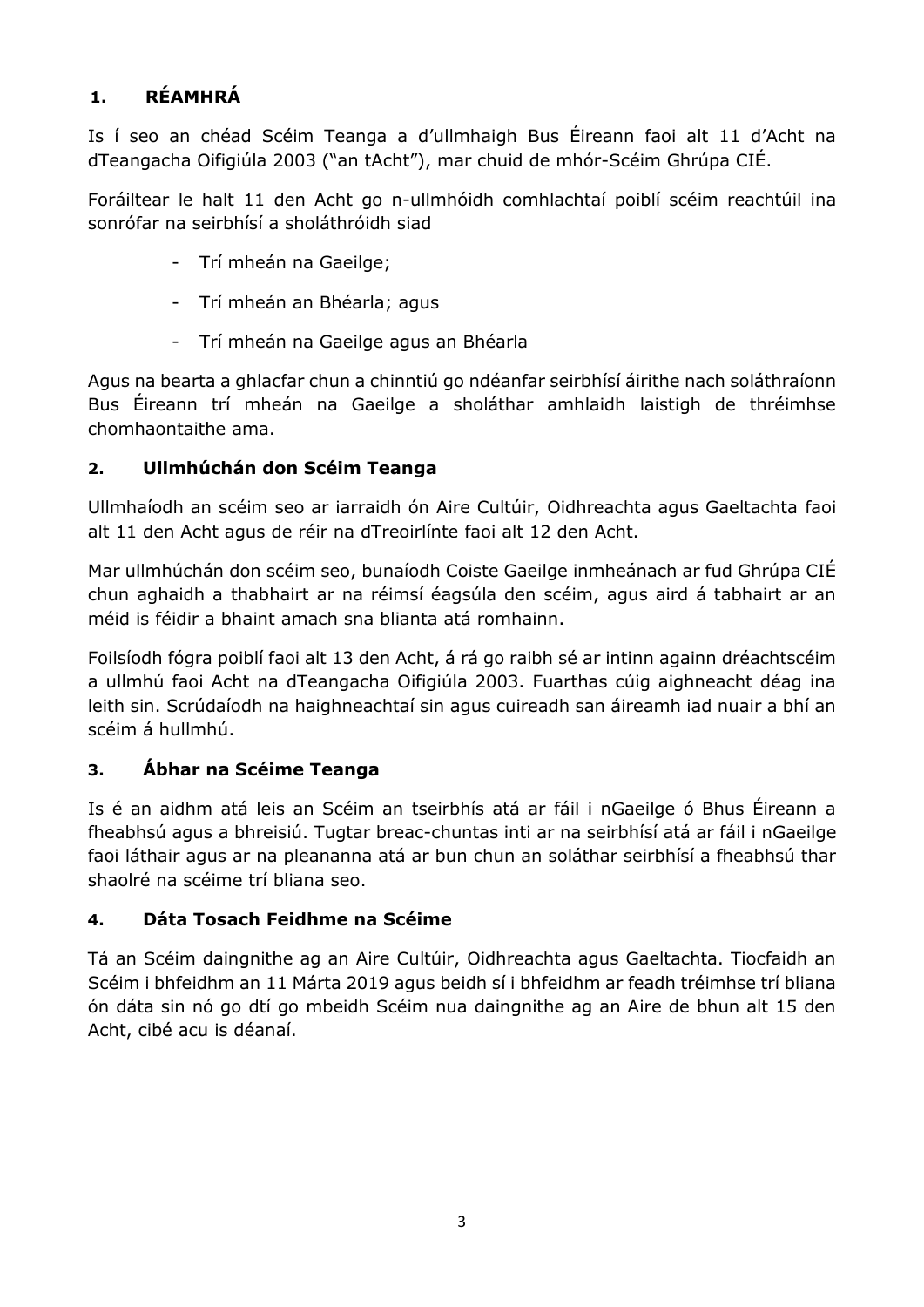## <span id="page-3-0"></span>**5. Forbhreathnú ar Bhus Éireann**

Tá Bus Éireann ina fhochuideachta de chuid CIÉ. Is é 119570 an uimhir chlárúcháin atá aige. Tá a Cheannoifig lonnaithe ar an gCloch Leathan, Baile Átha Cliath 7, Éire.

Soláthraíonn Bus Éireann seirbhísí bus ar fud na hÉireann, ach amháin i gcás an ghréasáin bhus áitiúil i gCathair agus bruachbhailte Bhaile Átha Cliath. Tá trí phríomheintiteas gnó ag an gcuideachta, lena n-áirítear ár ngréasán bealaí Oibleagáide Seirbhíse Poiblí a oibrítear thar ceann an Stáit, an gréasán tráchtála idir-réigiúnach Expressway, agus an Scéim Iompar Scoile a oibrítear thar ceann na Roinne Oideachais agus Scileanna.

Oibrímid an tseirbhís cóiste Eurolines chun na Breataine agus chun na hEorpa agus soláthraímid seirbhís fruilithe cóistí príobháideacha freisin. Tógadh breis agus 78 milliún aistear ar fud ár bpríomhghréasán an bhliain seo caite.

Tá naonúr comhaltaí boird ag Bus Éireann, ar cheap an tAire Iompair, Turasóireachta agus Spóirt seachtar díobh agus ar cheap fostaithe beirt díobh.

Is iad seo na comhaltaí reatha den Bhord:

- An tUas. Aidan Murphy (Cathaoirleach)
- Deirdre Ashe Uas.
- An tUas. Gerard Ryan
- An tUas. Stephen Hannan
- An tUas. Thomas O'Connor
- An tUas. Diarmuid Corry
- An tUas. Richard Manton
- Miriam Hughes Uas.
- An tUas. Brendan Lenihan

Déanann an Bord formhaoirseacht ar an obair a dhéanann Bus Éireann agus daingníonn sé gach cinneadh cistiúcháin agus gach gné de cheapadh beartais agus d'fhorbairt tráchtála.

## <span id="page-3-1"></span>**6. Tiomantas do sheirbhísí a sholáthar i nGaeilge**

Tacaíonn Bus Éireann le prionsabail na Gaeilge, an Bhéarla agus an dátheangachais, mar atá leagtha amach in Acht na dTeangacha Oifigiúla 2003. Táimid tiomanta, a mhéid is féidir laistigh de na hacmhainní atá ar fáil dúinn, do fhreastal ar chustaiméirí ar mian leo a gcuid gnó a dhéanamh trí Ghaeilge.

Féachann Bus Éireann leis an nGaeilge a chur chun cinn agus le feabhas a chur ar na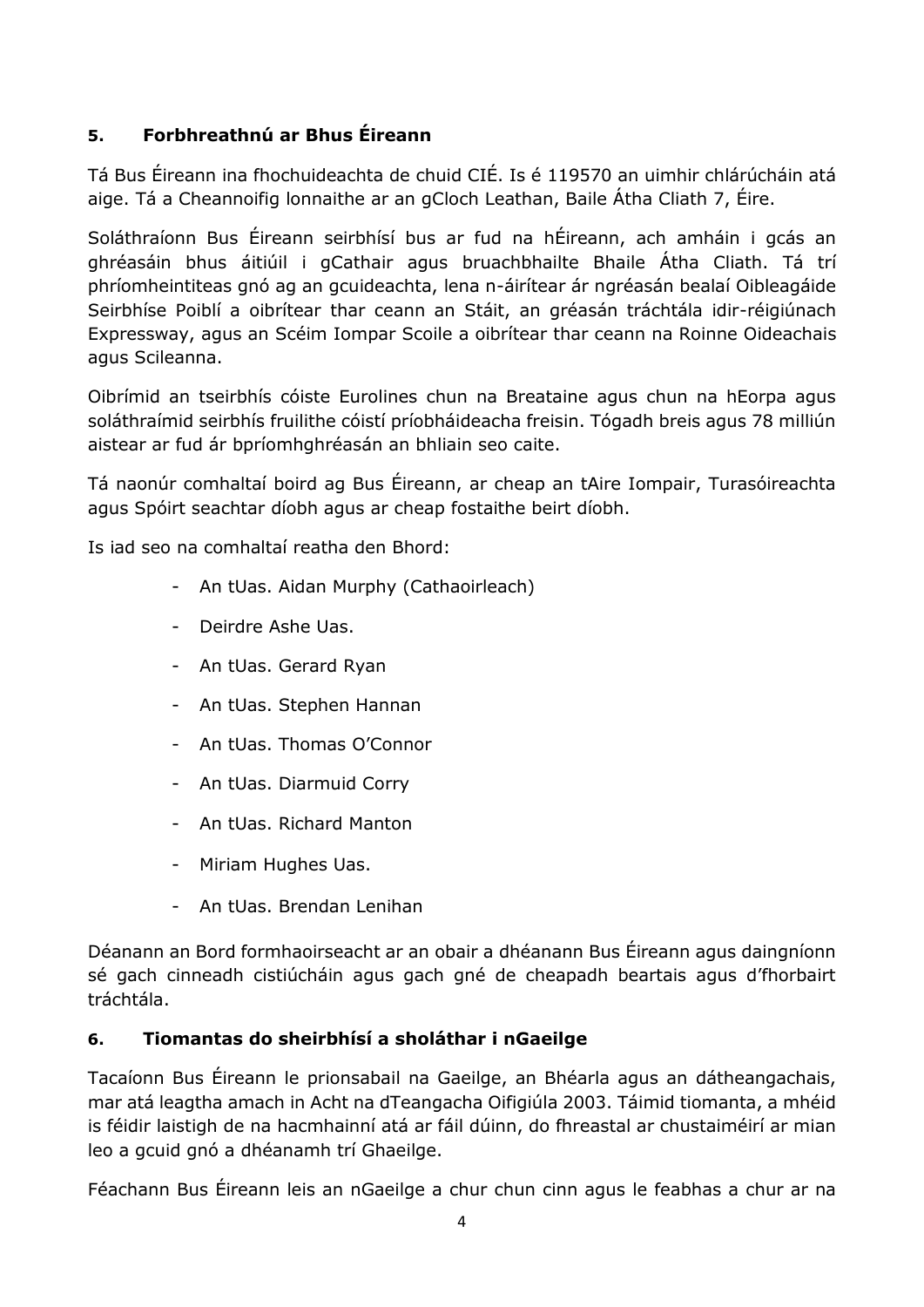seirbhísí a sholáthraíonn sé don phobal trí Ghaeilge agus fáiltíonn sé roimh ullmhú na scéime seo mar dheis le haghaidh na seirbhísí atá ar fáil trí Ghaeilge cheana féin a chur ar bhonn foirmiúil agus le haghaidh an fháil ar sheirbhísí trí Ghaeilge a mhéadú.

## <span id="page-4-0"></span>**Príomh-Mhodhanna Cumarsáide leis an bPobal**

Teagmháil Aghaidh ar Aghaidh

Seirbhísí Teileafóin

Cumarsáid Leictreonach

Suíomh Gréasáin

Na Meáin Shóisialta

An Preas/Poiblíocht

Litir

## **Seirbhísí a sholáthraíonn Bus Éireann trí Ghaeilge faoi láthair**

## **Comhfhreagras**

Tugtar freagra i nGaeilge ar gach ceann de na litreacha, na ríomhphoist agus na ceisteanna meán a fhaightear i nGaeilge.

## **Scrollaí Ceann Scríbe**

Tá siad seo dátheangach

## **Fógraí uathoibrithe ar bord**

Is dátheangach atá fógraí sábháilteachta agus fógraí réamhthaifeadta

## **Comharthaíocht Leictreonach**

Tá an chomharthaíocht dátheangach i ngach cás, beagnach

## **Amchláir**

Is dátheangach atá roinnt bheag de na hamchláir a thaispeántar ag stadanna bus

## <span id="page-4-1"></span>**Seirbhísí atá ar fáil trí Ghaeilge agus trí Bhéarla faoi láthair**

Tuarascáil Bhliantúil

Cairt Custaiméirí

Amchláir ag stadanna bus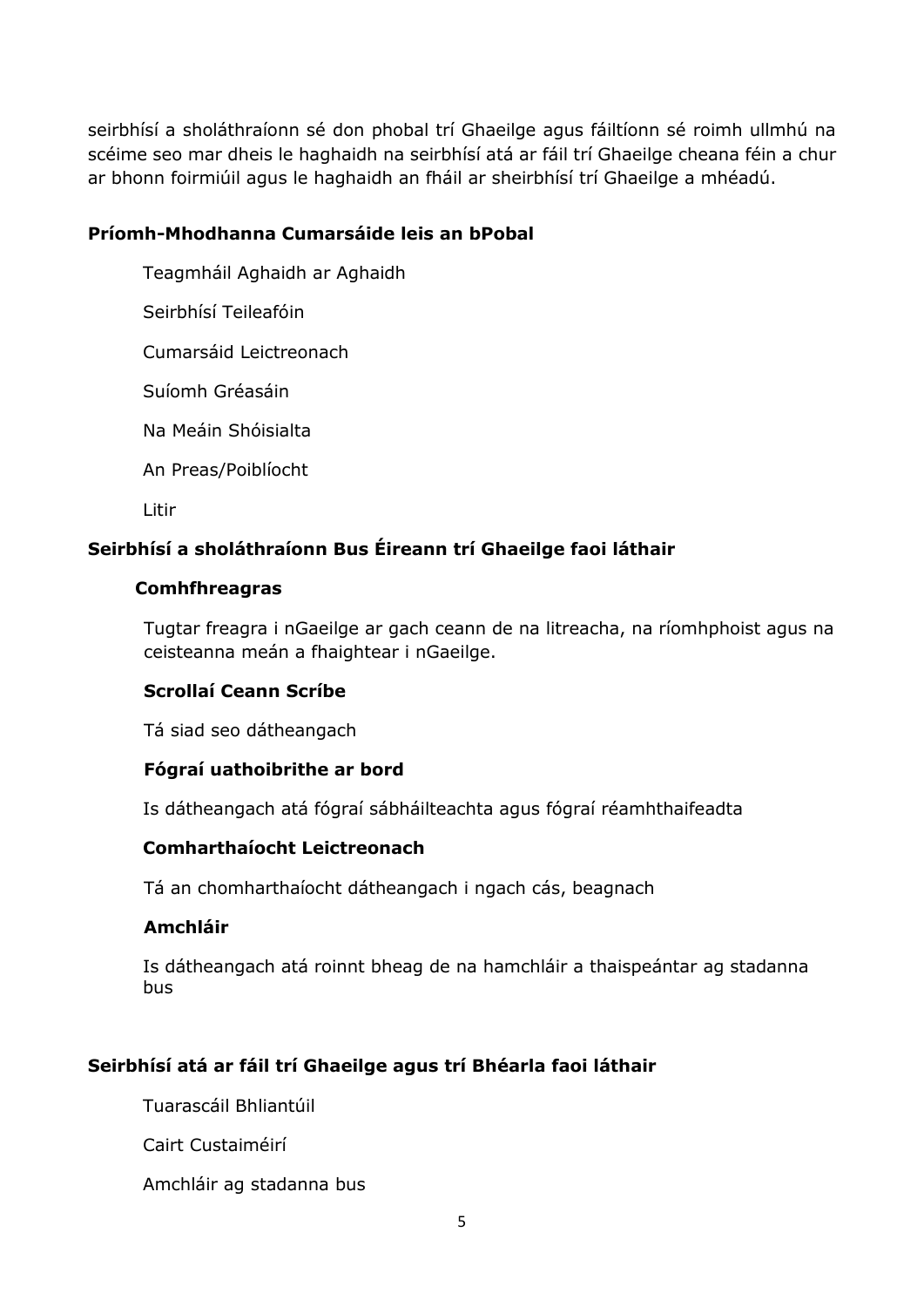## <span id="page-5-0"></span>**Seirbhísí atá ar fáil trí Bhéarla amháin faoi láthair**

Is trí Bhéarla amháin a sholáthraítear na seirbhísí eile uile

## <span id="page-5-1"></span>**7. Feabhas ar na seirbhísí a sholáthrófar go dátheangach**

## **Seirbhísí Teileafóin - Faisnéis do Chustaiméirí**

Bíonn gníomhaire a labhraíonn Gaeilge ar fáil i gcónaí le linn uaireanta oscailte an ionaid seirbhíse do chustaiméirí.

*Tréimhse lena chur i gcrích: laistigh den chéad sé mhí den scéim seo*

## **Uimhir theileafóin fhoireann Bhus Éireann um Chúram Custaiméirí**

Cuirfear rogha ar fáil chun go mbeifear in ann seirbhís a roghnú trí roghchlár uathoibrithe roghanna Gaeilge a úsáid.

Tréimhse lena chur i gcrích: Deireadh na bliana 2019

#### <span id="page-5-2"></span>**Comhfhreagras**

Mar aon leis an oibleagáid dhlíthiúil atá air freagra i nGaeilge a thabhairt ar chomhfhreagras a fhaightear i nGaeilge a chomhlíonadh, féachfaidh Bus Éireann le cumarsáid a dhéanamh i nGaeilge nuair a thagann an deis chun cinn.

## <span id="page-5-3"></span>**Oiliúint agus Forbairt Foirne**

Soláthrófar cúrsaí oiliúna Gaeilge do bhaill foirne ar mian leo leas a bhaint astu. Díreofar sna cláir oiliúna teanga sin ar oiliúint ábhartha a bhfuil mar aidhm léi cur go sonrach leis an gcumas atá ag baill foirne Bhus Éireann déileáil le hiarrataí ó chustaiméirí nó le hagallaimh leis na meáin i nGaeilge.

*Tréimhse lena chur i gcrích: Deireadh na bliana 2019*

- Cuirfear na gealltanais a thugann Bus Éireann sa Scéim seo in iúl don fhoireann trí chumarsáidí inmheánacha.

- Tá sé beartaithe ag Bus Éireann feabhas a chur ar cheiliúradh ócáidí poiblí/cultúrtha áirithe i nGaeilge amhail Lá Fhéile Pádraig, agus díriú ar leith á chur ar cheiliúradh trí Ghaeilge agus ar chur chun cinn na Gaeilge. Glacfaidh Bus Éireann páirt i Seachtain na Gaeilge, ar lena linn a spreagfar na baill foirne uile cumarsáid a dhéanamh i nGaeilge agus iad ag comhlíonadh a ngnáthdhualgas laethúil.